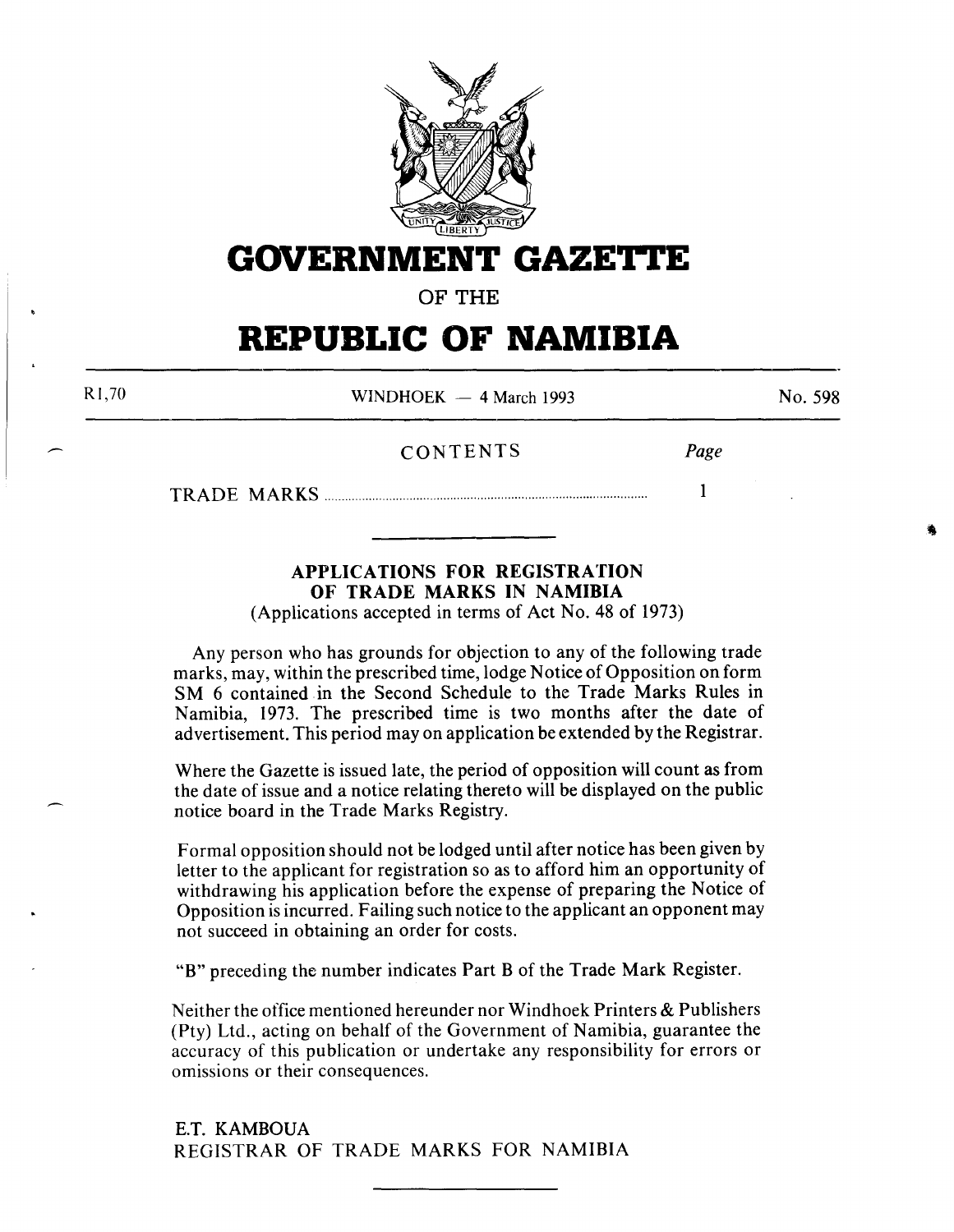89/1052 in Class 31: Rice, wheat, maize, agricultural products and grains not included in other classes; in the name of PAKCO (PROPRIETARY) LIMI-TED, of Pakco Street, Verulam, Natal.

Address for Service: MACROBERT DE VILLIERS & HITGE INC./501 United Building, 263 Andries Street, Pretoria.

FILED: 10 AUGUST 1989

#### GOLDPAK

Registration of this mark shall give no right to the exclusive use of the words GOLD and the Afrikaans word PAK separately from each other and apart from the mark.

Applicants undertake that the mark will not be used as a varietal name.

Associated with 88/1260

B90/0675 in Class 16: Paper and paper articles, publications, printed matter; in the name of INCORPORATED GENERAL INSURANCES LIMITED, a South African company, of 162 Anderson Street, Johannesburg, Transvaal Province, Republic of South Africa.

Address for Service: McCALLUM, RADEMEYER & FREIMOND, Maclyn House, 6 Noreen Avenue, Bordeaux, Randburg (P.O. Box 1130, Randburg, 2125).

FILED: 12 JUNE 1990

#### WE DON'T HASSLE WE PAY

Associated with B90/0676

B90/0676 in Class 36: Insurance and financial services; in the name of INCORPORATED GENERAL INSURANCES LIMITED, a South African company, of 162 Anderson Street, Johannesburg, Transvaal Province, Republic of South Africa.

Address for Service: McCALLUM, RADEMEYER & FREIMOND, Maclyn House, 6 Noreen Avenue, Bordeaux, Randburg (P.O. Box 1130, Randburg, 2125).

FILED: 12 JUNE 1990

#### WE DON'T HASSLE WE PAY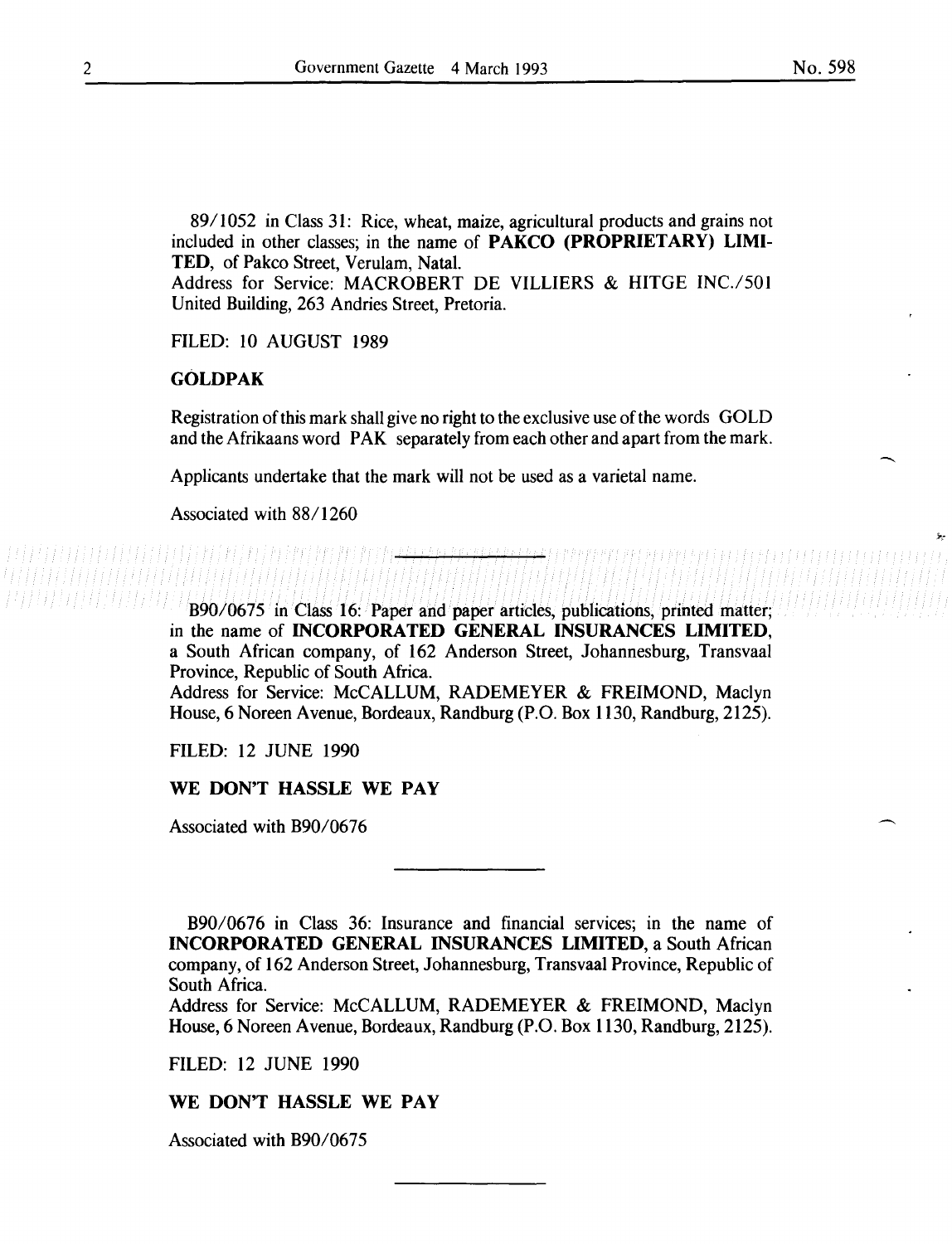89/1978 in Class 9: Computer hardware including personal computers and computer peripherals; excluding audio and video tapes and vehicle parts and accessories; in the name of JAMES RALPH (PROPRIETARY) LIMITED, a South African company of 771 Andries Street, Wynberg, Johannesburg. Address for Service: MACROBERT DE VILLIERS LUNNON & TINDALL INC./501 United Building, 263 Andries Street, Pretoria.

FILED: 4 DECEMBER 1989



Registration of this mark shall give no right to the exclusive use of the slogan THE MOST PERSONAL COMPUTER UNDER THE SUN separately and apart from the mark.

90/ 1078 in Class 5: Pharmaceutical, veterinary and sanitary preparations; dietetic substances adapted for medical use; in the name of ROUSSEL-UCLAF, a French Societe Anonyme of 35 Boulevard Des Invalides, 75007 Paris, France. Address for Service: SPOOR & FISHER, Standard Bank Chambers, Independence Avenue, Windhoek.

FILED: 30 AUGUST 1990

LANZOR

89/1457 in Class 5: Pharmaceutical, veterinary and sanitary preparations; dietetic substances adapted for medical use, food for babies, plasters, materials for dressings; material for stopping teeth, dental wax; disinfectants for human use; in the name of ADCOCK INGRAM SELF MEDICATION (PROPRIETARY) LIMITED, a South African company, 209, 15th Road, Randjespark, Midrand. Address for Service: SPOOR & FISHER, Standard Bank Chambers, Independence Avenue, Windhoek.

FILED: 4 OCTOBER 1989

# PHIPPS MILK OF MAGNESIA

Registration of this trade mark shall give no right to the exclusive use of the words "MILK OF MAGNESIA" separately and apart from the mark.

Applicants undertake to apply the trade mark in practice to goods containing magnesium.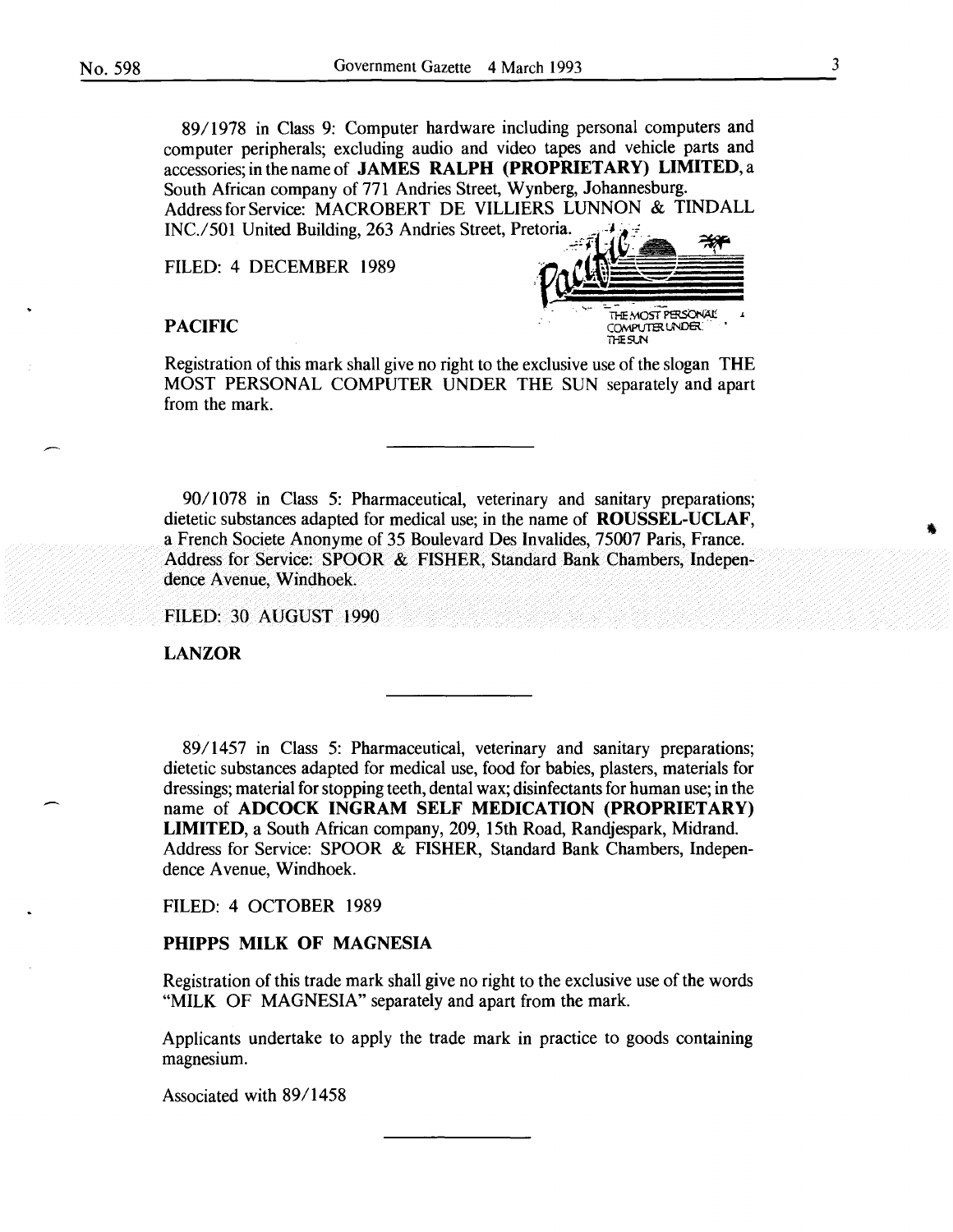89/1455 in Class 5: Pharmaceutical, veterinary and sanitary preparations; dietetic substances adapted for medical use, food for babies, plasters, materials for dressings; material for stopping teeth, dental wax; disinfectants for human use; in the name of ADCOCK INGRAM SELF MEDICATION (PROPRIETARY) LIMITED, a South African company, 209, 15th Road, Randjespark, Midrand. Address for Service: SPOOR & FISHER, Standard Bank Chambers, Independence Avenue, Windhoek.

FILED: 4 OCTOBER 1989

#### PANADO

Associated with 89/1443

89/1443 in Class 5: Pharmaceutical, veterinary and sanitary preparations; dietetic substances adapted for medical use, food for babies, plasters, materials for dressings; material for stopping teeth, dental wax; disinfectants for human use; in the name of ADCOCK INGRAM SELF MEDICATION (PROPRIETARY) LIMITED, a South African company, 209, 15th Road, Randjespark, Midrand. Address for Service: SPOOR & FISHER, Standard Bank Chambers, Independence Avenue, Windhoek.

FILED: 3 OCTOBER 1989

#### PANADOC

Associated with 89/1455

90/0358 in Class 7: Machines and machine tools; motors (except for land vehicles); dishwashing machines; clothes washing machines; clothes drying machines; parts, fittings and accessories for the aforementioned; in the name of CONTINENTAL 2001 S/A UTILIDADES DOMESTICAS, a Brazilian company of Rua Sarapui No. 164 (03123) Sao Paulo/SP, Brazil.

Address for Service: SPOOR & FISHER, Standard Bank Chambers, Independence Avenue, Windhoek.

FILED: 29 MARCH 1990

#### CONTINENTAL 2001

Registration of this trade mark shall give no right to the exclusive use of the numerals " $2$ ", " $0$ " and "1" separately and apart from the mark.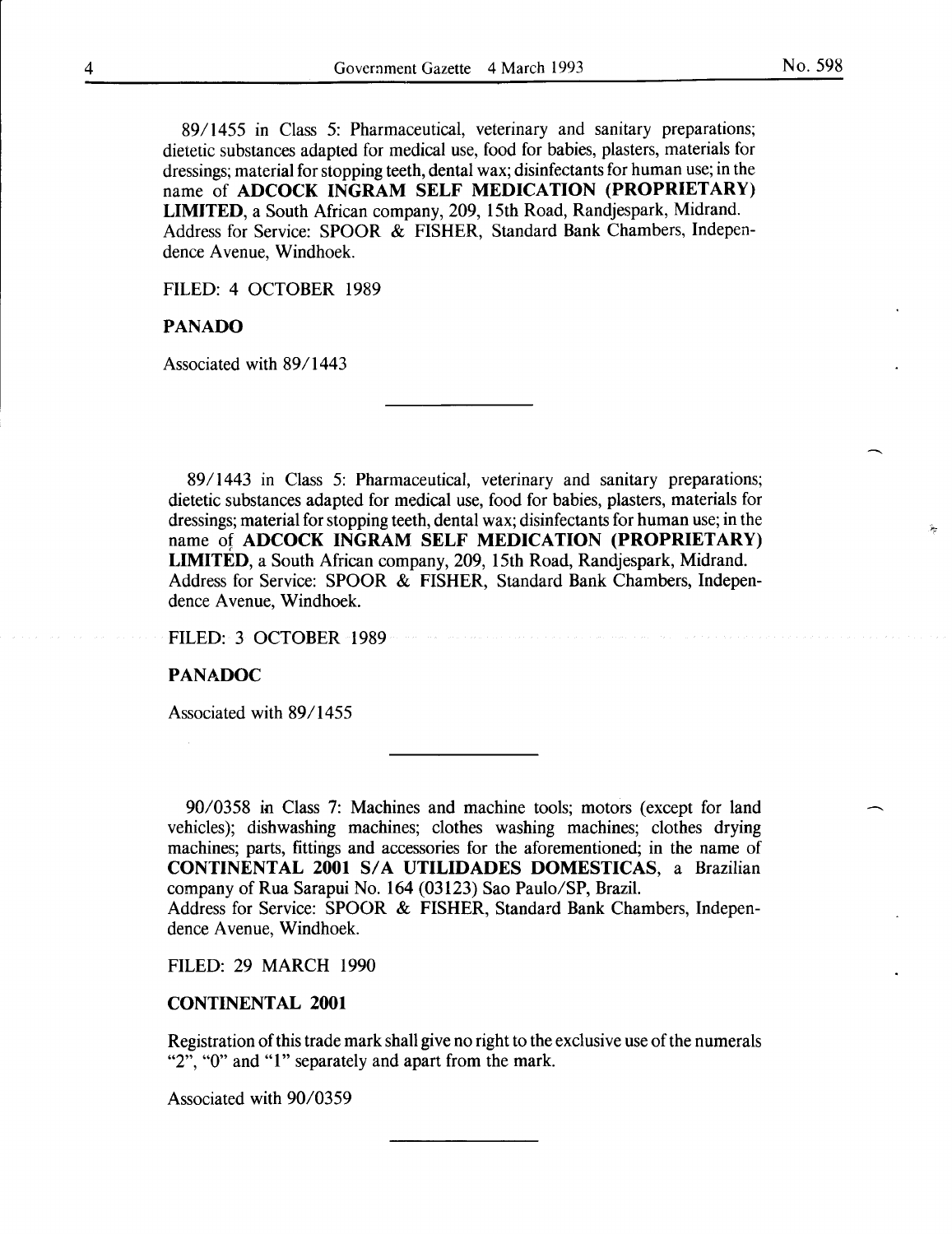-

89/0494 in Class 30: Red-coloured marshmallows; in the name of ROYAL BEECH-NUT (PROPRIETARY) LIMITED, (Reg. No. 89/00735/07), a South African company of Brine A venue, Chloorkop, Transvaal. Address for Service: SPOOR & FISHER, Standard Bank Chambers, Independence A venue, Windhoek.

FILED: 27 APRIL 1989

REDS

90/1274 in Class 36: Financial and insurance services; in the name of THE STANDARD BANK OF SOUTH AFRICA LIMITED, a South African company, Standard Bank Centre, Simmonds Street, Johannesburg, Transvaal. Address for Service: SPOOR & FISHER, Standard Bank Chambers, Independence A venue, Windhoek.

FILED: 18 OCTOBER 1990

#### MASTERLINK

Registration of this trade mark shall give no right to the exclusive use of the word "MASTER" or of the word "LINK" each separately and apart from the mark.

Associated with 90/1273

90/1110 in Class 25: Clothing, footwear, headgear; in the name of COM-PAGNIE INDEPENDENCE DES TABACS "CINTA", a Belgian company of Avenue Georges Rodenbach 29, 1030 Brussels, Belgium.

Address for Service: SPOOR & FISHER, Standard Bank Chambers, Independence A venue, Windhoek.

撫崎

FILED: 13 SEPTEMBER 1990

BASTOS INTERNATIONAL (L)



Registration of this trade mark shall give no right to the exclusive use of the word INTERNATIONAL separately and apart from the mark.

The words FLOR FINA are Latin words meaning "fine flower or blossom".

Applicants undertake that, in use, the blank space appearing in the mark will be occupied only by matter of a descriptive or non-distinctive character, or by a trade mark registered in the name of the applicants in respect of the same goods, or by a trade mark of which the applicants are registered users, in respect of the same goods or by a trade mark of a registered user, with the consent of the proprietor or the registered user of the trade mark or the blank space will be left vacant.

Associated with Nos. 90/1111-2 and 90/1113-5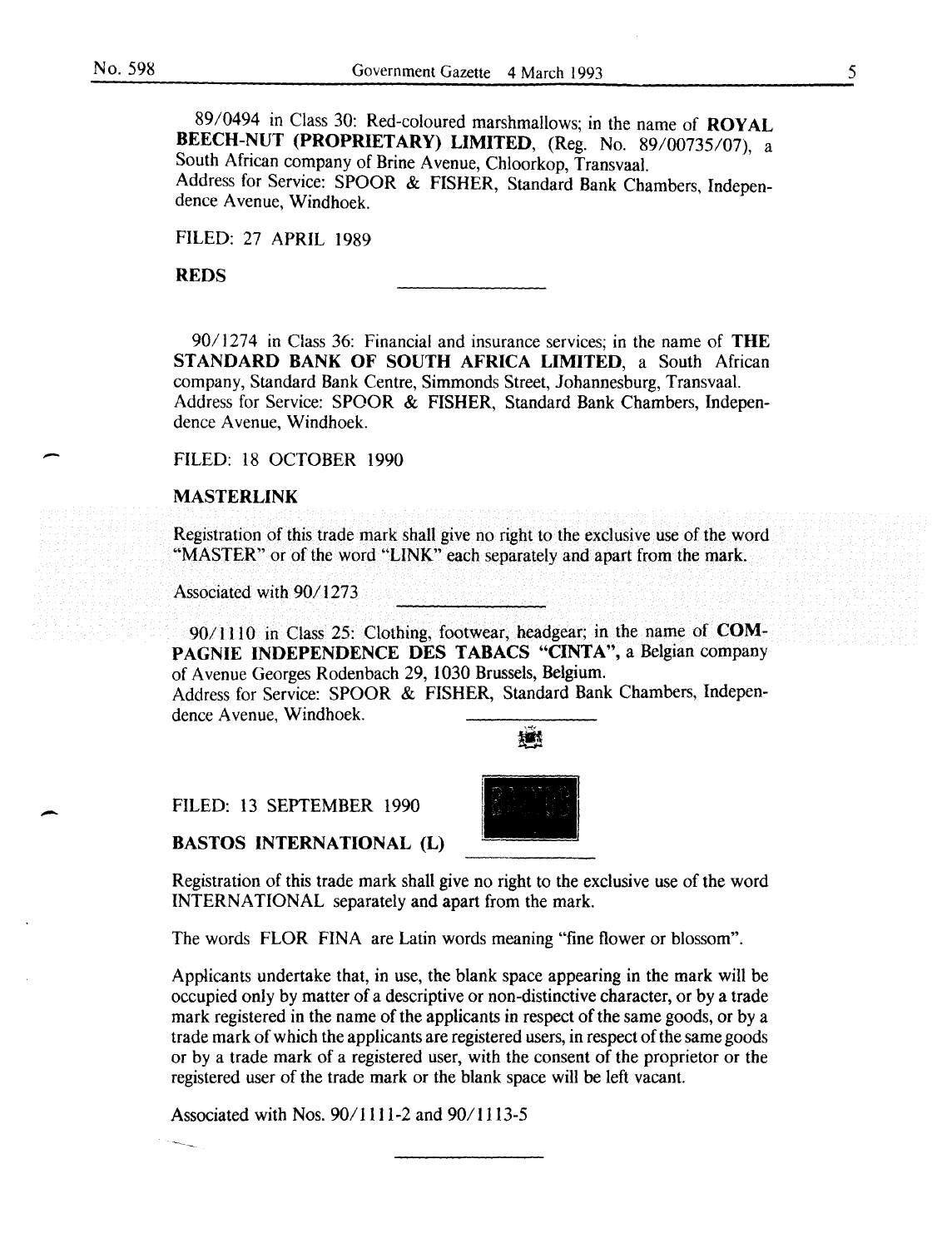90/1111 in Class 9: Scientific, nautical, surveying, electric, photographic, cinamatographic, optical, weighing, measuring, signalling, checking (supervision) life-saving and teaching apparatus and instruments; apparatus for recording, transmission or reproduction of sound or images; magnetic data carriers recording discs; automatic vending machines and mechanisms for coin-operated apparatus; cash registers, calculating machines, data processing equipment and computers; fire-extinguishing apparatus; in the name of COMPAGNIE INDEPEN-DENCE DES TABACS "CINTA", a Belgian company of Avenue Georges Rodenbach 29, 1030 Brussels, Belgium.

Address for Service: SPOOR & FISHER, Standard Bank Chambers, Independence Avenue, Windhoek. 擁

FILED: 13 SEPTEMBER 1990

BASTOS INTERNATIONAL (L)



The words FLOR FINA are Latin words meaning "fine flower or blossom".

Applicants undertake that, in use, the blank space appearing in the mark will be occupied only by matter of a descriptive or non-distinctive character, or by a trade mark registered in the name of the applicants in respect of the same goods, or by a trade mark of which the applicants are registered users, in respect of the same goods or by a trade mark of a registered user, with the consent of the proprietor or the registered user of the trade mark or the blank space will be left vacant. Associated with Nos. 90/1110 and 90/1112-5

9011112 in Class 34: Tobacco; smokers' articles; matches; m the name or COMPAGNIE INDEPENDENCE DES TABACS "CINTA", a Belgian company of A venue Georges Rodenbach 29, 1030 Brussels, Belgium.

Address for Service: SPOOR & FISHER, Standard Bank Chambers, Independence Avenue, Windhoek. 植

FILED: 13 SEPTEMBER 1990

BASTOS INTERNATIONAL (L)



Registration of this trade mark shall give no right to the exclusive use of the word INTERNATIONAL separately and apart from the mark.

The words FLOR FINA are Latin words meaning "fine flower or blossom".

Applicants undertake that, in use, the blank space appearing in the mark will be occupied only by matter of a descriptive or non-distinctive character, or by a trade mark registered in the name of the applicants in respect of the same goods, or by a trade mark of which the applicants are registered users, in respect of the same goods or by a trade mark of a registered user, with the consent of the proprietor or the registered user of the trade mark or the blank space will be left vacant.

Associated with Nos.  $90/1110-1$  and  $90/1113-5$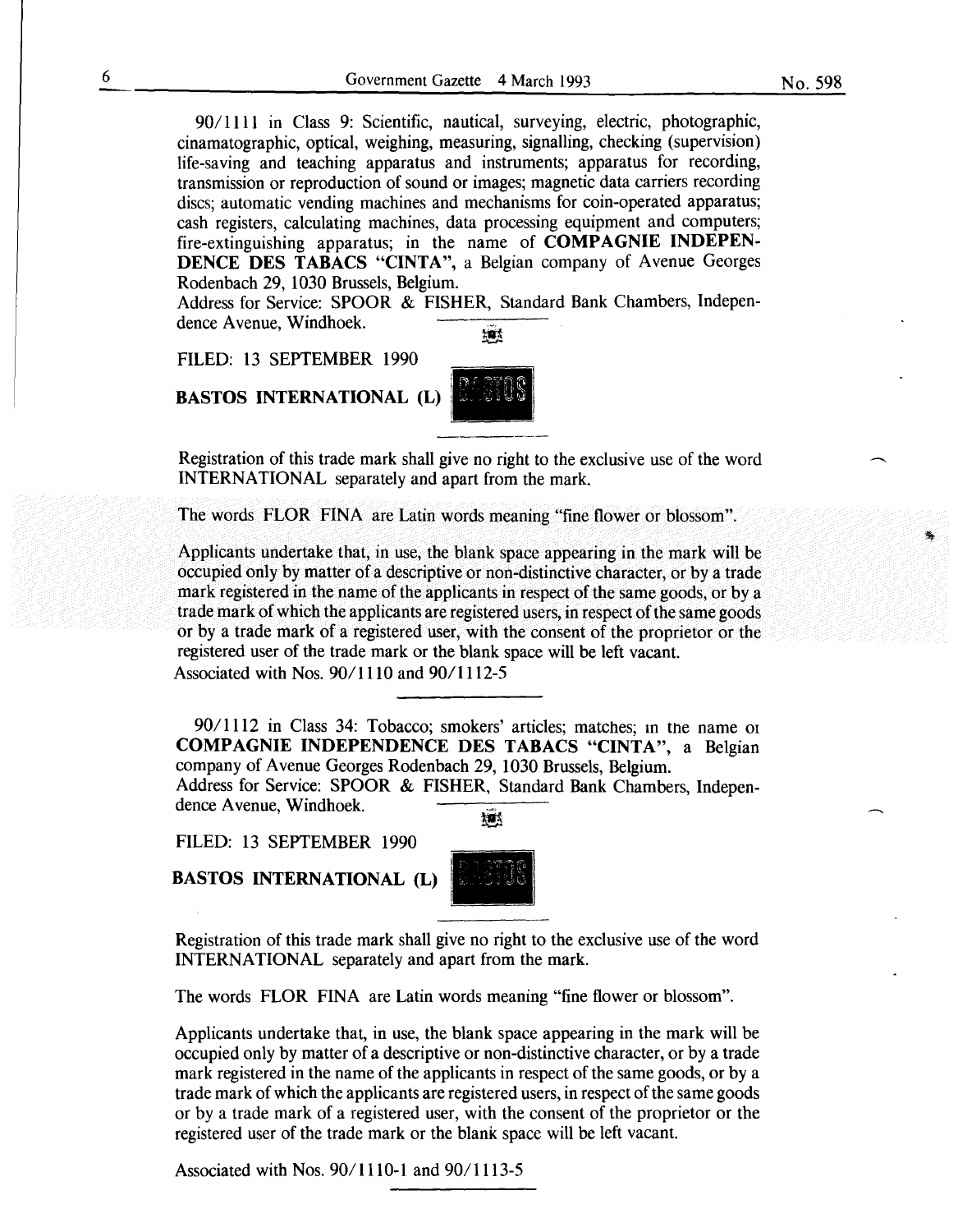*901* 1113 in Class 34: Tobacco; smokers' articles; matches; in the name of COMPAGNIE INDEPENDENCE DES TABACS "CINTA", a Belgian company of A venue Georges Rodenbach 29, 1030 Brussels, Belgium. Address for Service: SPOOR & FISHER, Standard Bank Chambers, Independence Avenue, Windhoek. 獵

FILED: 13 SEPTEMBER 1990

BASTOS (L)



Registration of this trade mark shall give no right to the exclusive use of the word INTERNATIONAL separately and apart from the mark.

The words FLOR FINA are Latin words meaning "fine flower or blossom".

Applicants undertake that, in use, the blank space appearing in the mark will be occupied only by matter of a descriptive or non-distinctive character, or by a trade mark registered in the name of the applicants in respect of the same goods, or by a trade mark of which the applicants are registered users, in respect of the same goods or by a trade mark of a registered user, with the consent of the proprietor or the registered user of the trade mark or the blank space will be left vacant.

Associated with Nos. 90/1110-2 and 90/1114-5

90/1114 in Class 25: Clothing, footwear, headgear; in the name of **COM-**PAGNIE INDEPENDENCE DES TABACS "CINTA", a Belgian company of A venue Georges Roden bach 29, 1030 Brussels, Belgium.

Address for Service: SPOOR & FISHER, Standard Bank Chambers, Independence Avenue, Windhoek. 继

FILED: 13 SEPTEMBER 1990

BASTOS (L)

 $\overline{\phantom{a}}$ 



Registration of this trade mark shall give no right to the exclusive use of the word INTERNATIONAL separately and apart from the mark.

The words FLOR FINA are Latin words meaning "fine flower or blossom".

Applicants undertake that, in use, the blank space appearing in the mark will be occupied only by matter of a descriptive or non-distinctive character, or by a trade mark registered in the name of the applicants in respect of the same goods, or by a trade mark of which the applicants are registered users, in respect of the same goods or by a trade mark of a registered user, with the consent of the proprietor or the registered user of the trade mark or the blank space will be left vacant.

Associated with Nos.  $90/1110-3$  and  $90/1115$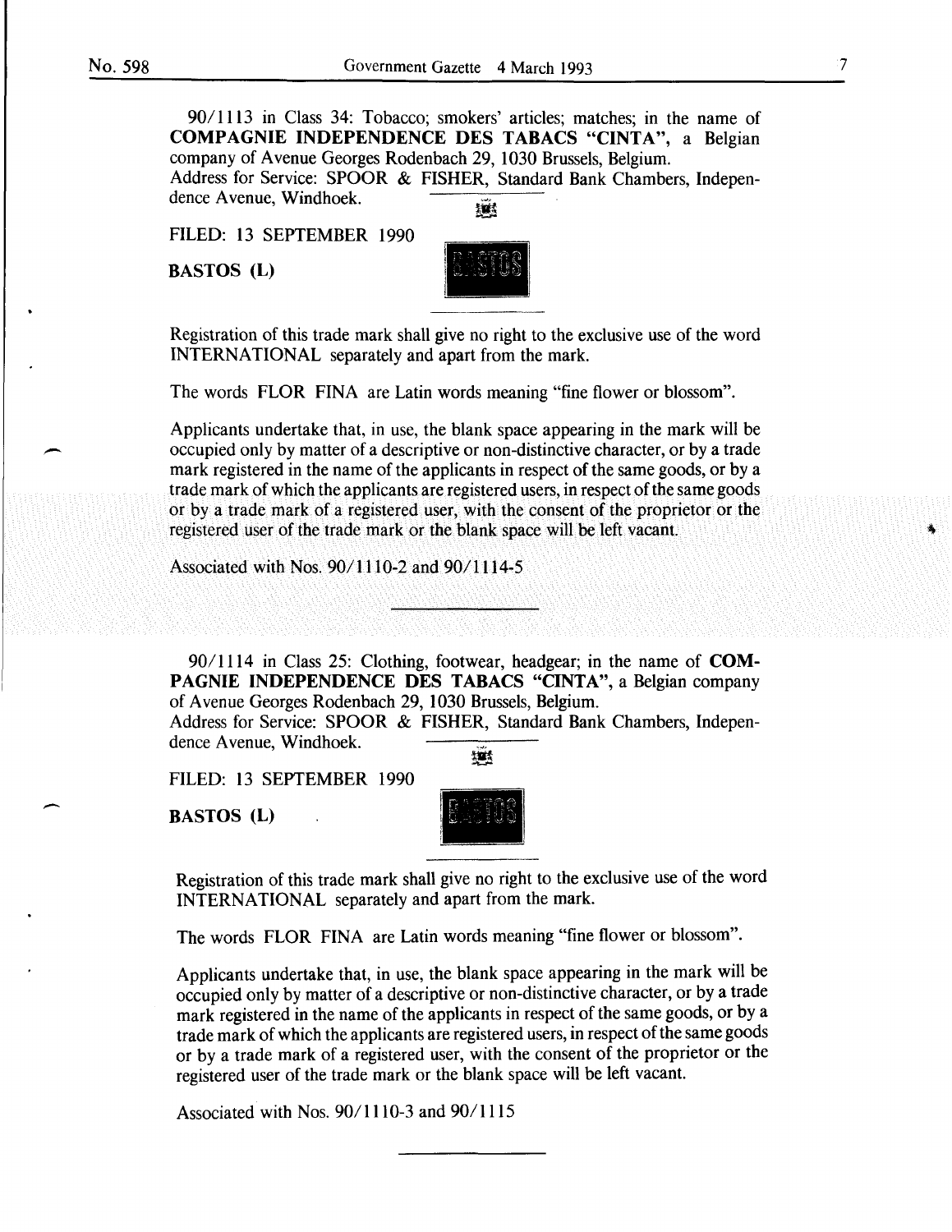90/1115 in Class 9: Scientific, nautical, surveying, electric, photographic, cinematographic, optical, weighing, measuring, signalling, checking (supervision) life-saving and teaching apparatus and instruments; apparatus for recording, transmission or reproduction of sound or images; magnetic data carriers recording discs; automatic vending machines and mechanisms for coin-operated apparatus; cash registers, calculating machines, data processing equipment and computers; fire-extinguishing apparatus; in the name of COMPAGNIE INDEPEN-DENCE DES TABACS "CINTA", a Belgian company of Avenue Georges Rodenbach 29, 1030 Brussels, Belgium.

Address for Service: SPOOR & FISHER, Standard Bank Chambers, Independence Avenue, Windhoek.

FILED: 13 SEPTEMBER 1990

BASTOS (L)



 $\mathbf{10}$ 

Registration of this trade mark shall give no right to the exclusive use of the word INTERNATIONAL separately and apart from the mark.

The words FLOR FINA are Latin words meaning "fine flower or blossom".

Applicants undertake that, in use, the blank space appearing in the mark will be occupied only by matter of a descriptive or non-distinctive character, or by a trade mark registered in the name of the applicants in respect of the same goods, or by a trade mark of which the applicants are registered users, in respect of the same goods or by a trade mark of a registered user, with the consent of the proprietor or the registered user of the trade mark or the blank space will be left vacant.

Associated with Nos. 90/1110-4

90/1276 in Class 1: Substances and products derived from cassava and cassava derivatives, cassava starch, starch, starch products; in the name of AFRICAN PRODUCTS (PROPRIETARY) LIMITED, a South African Company, of 2nd Floor, Boart Place, Fredman Drive, Sandton, Transvaal.

Address for Service: KISCH ASSOCIATES, 17 Curie Street, Windhoek West, Windhoek, Republic of Namibia.

FILED: 18 OCTOBER 1990

**TECSET** 

Associated with 90/1277

 $\overline{\phantom{a}}$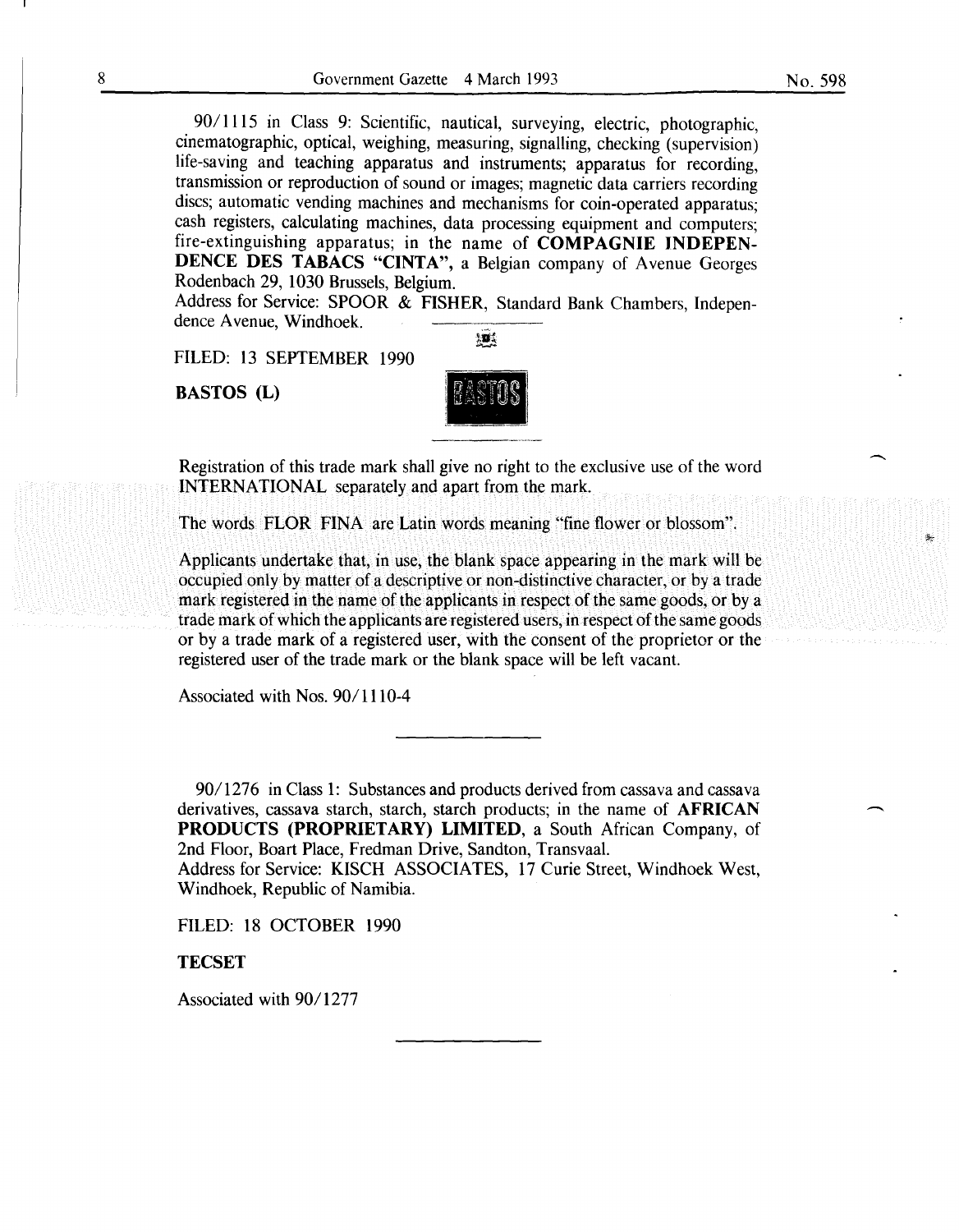90/ 1297 in Class 1: Substances and products derived from maize and maize derivatives, maize starch, starch products and powdered starch; in the name of AFRICAN PRODUCTS (PROPRIETARY) LIMITED, a South African Company, of 2nd Floor, Boart Place, Fredman Drive, Sandton, Transvaal. Address for Service: KISCH ASSOCIATES, 17 Curie Street, Windhoek West, Windhoek, Republic of Namibia.

FILED: 18 OCTOBER 1990

# AMYRAL

Associated with 90/1298

89/1109 in Class 3: Soaps, detergents, perfumes, colognes, essential oils, cosmetics; non-medicated toilet preparations; deodorants and anti-perspirants for personal use, included in this class; in the name of PLAYBOY CONSUMER PRODUCTS (PROPRIETARY) LIMITED, a South African Company, of Champbell Drive, Umhlanga Rocks, Natal.

Address for Service: KISCH ASSOCIATES, 17 Curie Street, Windhoek West, Windhoek, Republic of Namibia.

FILED: 18 AUGUST 1989

#### **CHECKMATE**

With the consent of the Proprietor of Trade Mark No. 77/511

90/1037 in Class 5: Pharmaceutical, sanitary and ophthalmic preparations, substances and solutions; lubricating and wetting solutions; solutions for cleaning, disinfecting and rinsing contact lenses; solutions for contact lens care; in the name of ALLERGAN, INC., a Delaware Corporation, of 2525 Dupont Drive, Irvine, California 92715, United States of America.

Address for Service: KISCH ASSOCIATES, 17 Curie Street, Windhoek West, Windhoek, Republic of Namibia.

FILED: 16 AUGUST 1990

#### **DURACLEAN**

Registration of this trade mark shall give no right to the exclusive use of the word CLEAN, separately and apart from the mark.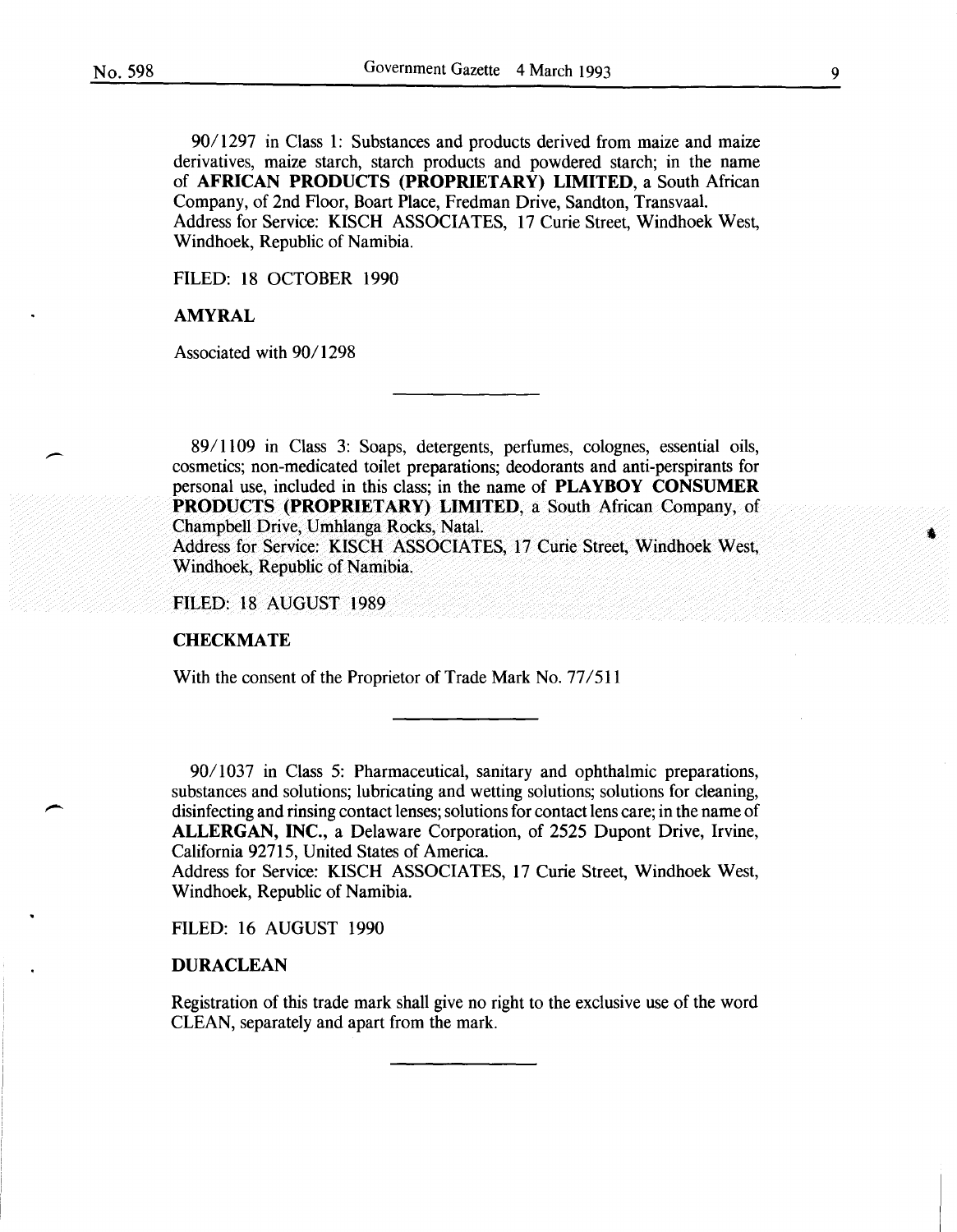90/1068 in Class 5: Pharmaceutical, sanitary and ophthalmic preparations, substances and solutions; lubricating and wetting solutions; solutions for cleaning, disinfecting and rinsing contact lenses; solutions for contact lens care; in the name of **ALLERGAN, INC.,** a Delaware Corporation, of 2525 Duport Drive, Irvine, California 92715, United States of America.

Address for Service: KISCH ASSOCIATES, 17 Curie Street, Windhoek West, Windhoek, Republic of Namibia.

FILED: 24 AUGUST 1990

# **ADA TEAR**

Registration of this trade mark shall give no right to the exclusive use of the word TEAR separately and apart from the mark.

9011277 in Class 5: Pharmaceutical, veterinary and sanitary preparations; dietetic substances adapted for medical use, food for babies; plasters, materials for dressings; material for stopping teeth, dental wax; disinfectants; preparations for destroying vermin; fungicides, herbicides; in the name of **AFRICAN PRO-DUCTS (PROPRIETARY) LIMITED,** a South African company, of 2nd Hoor, Boart Place, Fredman Drive, Sandton, Transvaal. Address for Service: KISCH ASSOCIATES, 17 Curie Street, Windhoek West, Windhoek.

FILED: 18 OCTOBER 1990

**TECSET** 

Associated with 90/1278

90/ 1298 in Class 5: Pharmaceutical, veterinary and sanitary preparations; dietetic substances adapted for medical use, food for babies; plasters, materials for dressings; material for stopping teeth, dental wax; disinfectants; preparations for destroying vermin; fungicides, herbicides; in the name of **AFRICAN PRO-DUCTS (PROPRIETARY) LIMITED,** a South African company, of 2nd Floor, Boart Place, Fredman Drive, Sandton, Transvaal.

Address for Service: KISCH ASSOCIATES, 17 Curie Street, Windhoek West, Windhoek.

FILED: 18 OCTOBER 1990

### **AMYRAL**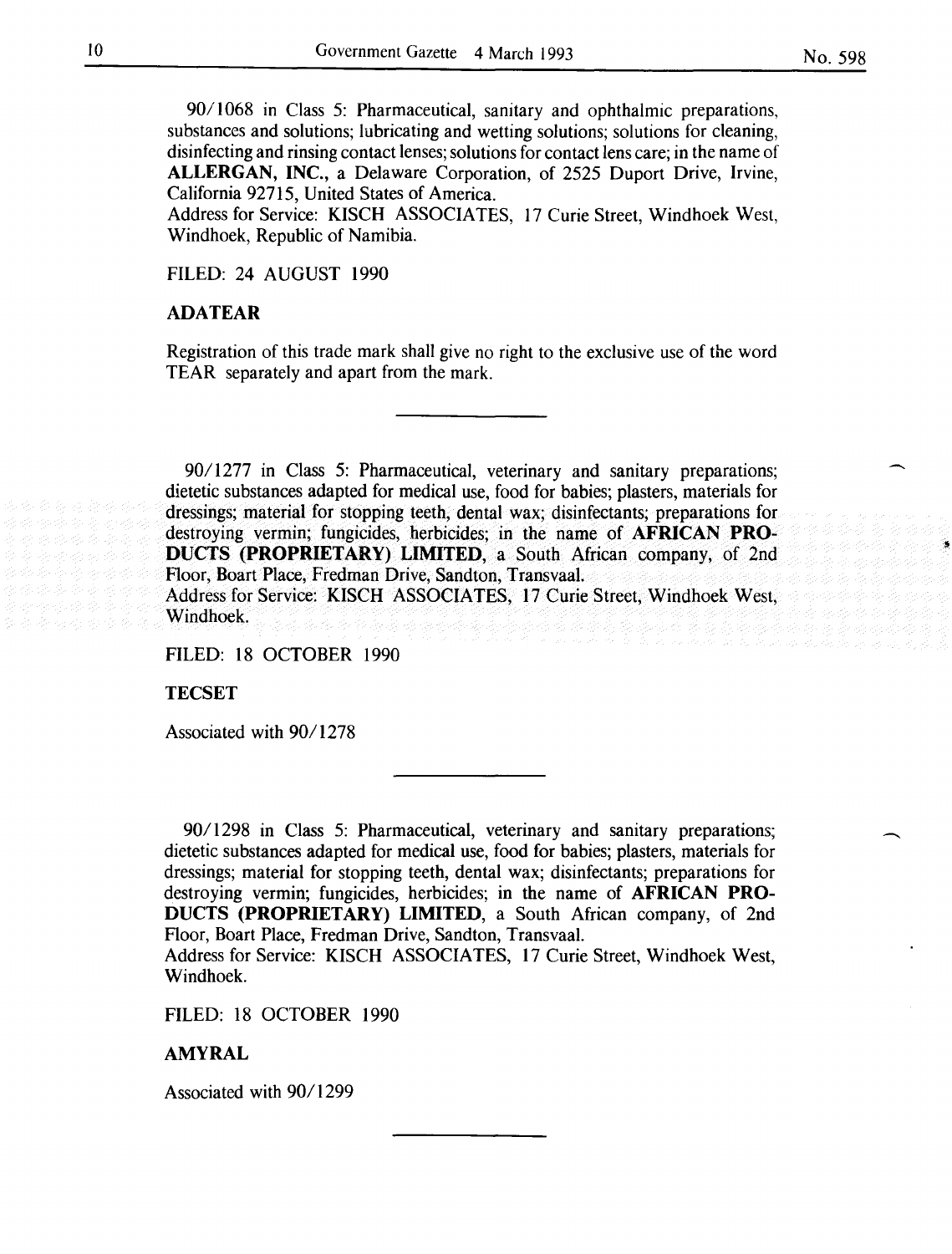90/0905 in Class 7: Machines and machine tools including drills, reamers and cutters; parts, components, fittings and accessories for the aforegoing included in this class; machine couplings and belting (except for land vehicles); large size agricultural implements; incubators; in the name of SOMTA TOOLS (PROPRIE-TARY) LIMITED, a South African Company, of Somta House, Edendale Road, Pietermaritzburg.

Address for Service: KISCH ASSOCIATES, 17 Curie Street, Windhoek West, Windhoek.

FILED: 19 JULY 1990

### **HICUT**

Applicant admits that registration of this trade mark shall not debar other persons from the *bona fide* use, in the ordinary course of trade, of the word HIGH, separately and apart from the mark.

Associated with 90/0906

90/0906 in Class 8: Hand tools and instruments; cutlery, forks and spoons; side arms; parts, components, fittings and accessories for the aforegoing included in this class; in the name of SOMTA TOOLS (PROPRIETARY) LIMITED, a South African company of Somta House, Edendale Road, Pietermaritzburg. Address for Service: KISCH ASSOCIATES, 17 Curie Street, Windhoek West, Windhoek.

FILED: 19 JULY 1990

#### **HICUT**

Applicant admits that registration of this trade mark shall not debar other persons from the *bonafide* use, in the ordinary course of trade, of the word HIGH separately and apart from the mark.

Associated with 90/0905

90/1278 in Class 29: Meat, fish, poultry and game, meat extract; preserved, dried and cooked fruits and vegetables; jellies, jams; eggs, milk and milk products; edible oils and fats; salad dressings; preserves; in the name of AFRICAN PRO-DUCTS (PROPRIETARY) LIMITED, a South African company, of 2nd Floor, Boart Place, Fredman Drive, Sandton, Transvaal.

Address for Service: KISCH ASSOCIATES, 17 Curie Street, Windhoek West, Windhoek.

FILED: 18 OCTOBER 1990

#### TECSET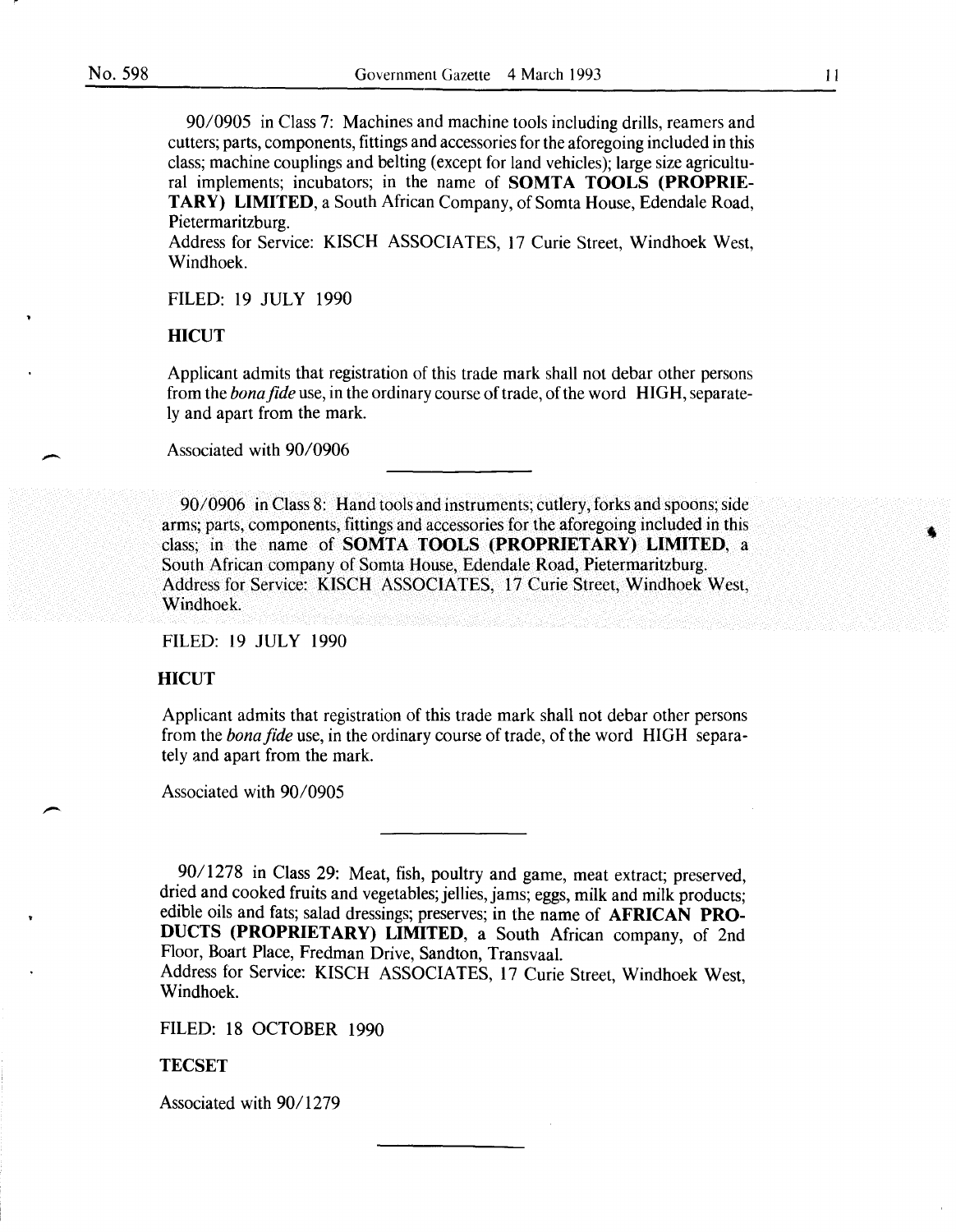*901* 1299 in Class 29: Meat, fish, poultry and game, meat extract; preserved, dried and cooked fruits and vegetables; jellies, jams; eggs, milk and milk products; edible oils and fats; salad dressings; preserves; in the name of AFRICAN PRO-DUCTS (PROPRIETARY) LIMITED, a South African company, of 2nd Floor, Boart Place, Fredman Drive, Sandton, Transvaal.

Address for Service: KISCH ASSOCIATES, 17 Curie Street, Windhoek West, Windhoek.

FILED: 18 OCTOBER 1990

#### AMYRAL

Associated with 90/1300

90/1279 in Class 30: Coffee, tea, cocoa, sugar. rice, tapioca, sago, artificial coffee; flour and preparations made from cereals: bread, pastry and confectionery, ices; honey, treacle; yeast, baking-powder; salt. mustard; vinegar, sauces (except salad dressings); spices; ice; in the name of AFRICAN PRODUCTS (PRO-PRIETARY) LIMITED, a South African company, of 2nd Floor, Boart Place, Fredman Drive, Sandton, Transvaal. Address for Service: KISCH ASSOCIATES, 17 Curie Street, Windhoek West, Windhoek.

FILED: 18 OCTOBER 1990

**TECSET** 

Associated with 90/1280

90/1280 in Class 31: Agricultural, horticultural and forestry products and grains not included in other classes; living animals; fresh fruits and vegetables; seeds, live plants and flowers; foodstuffs for animals, malt; in the name of AFRI-CAN PRODUCTS (PROPRIETARY) LIMITED, a South African company, of 2nd Floor, Boart Place, Fredman Drive, Sandton, Transvaal. Address for Service: KISCH ASSOCIATES, 17 Curie Street, Windhoek West, Windhoek.

FILED: 18 OCTOBER 1990

#### TECSET

The applicant undertakes that the mark will not be used as a varietal name.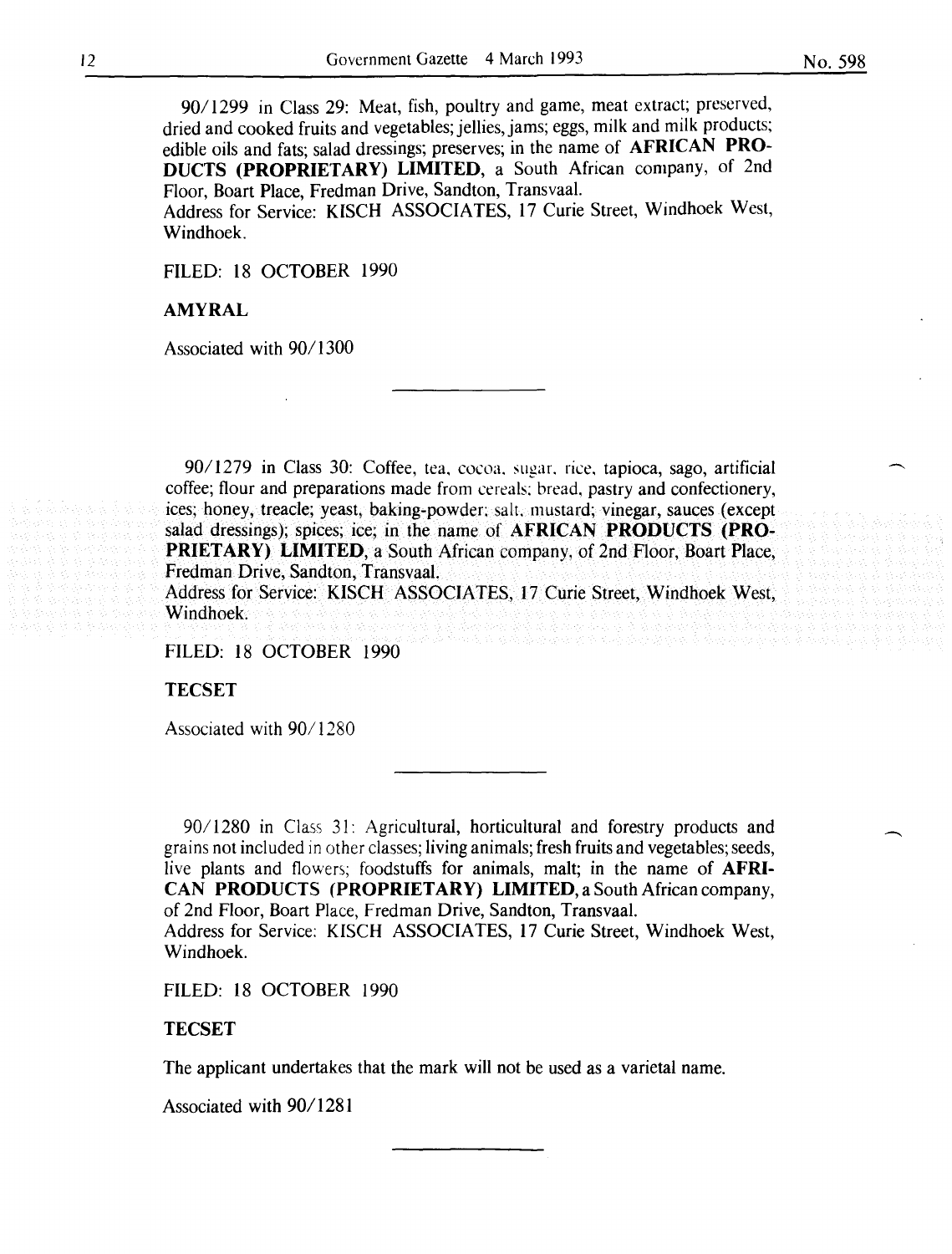90/ 1300 in Class 30: Coffee, tea, cocoa, sugar, rice, tapioca, sago, artificial coffee, flour and preparations made from cereals; bread, pastry and confectionery, ices; honey, treacle; yeast, baking-powder; salt, mustard; vinegar, sauces (except salad dressings); spices; ice; in the name of AFRICAN PRODUCTS (PRO-PRIETARY) LIMITED, a South African company, of 2nd Floor, Boart Place, Fredman Drive, Sandton, Transvaal.

Address for Service: KISCH ASSOCIATES, 17 Curie Street, Windhoek West, Windhoek.

FILED: 18 OCTOBER 1990

### AMYRAL

Associated with 90/1301

90/1301 in Class 31: Agricultural, horticultural and forestry products and grains not included in other classes; living animals; fresh fruits and vegetables; seeds, live plants and flowers; foodstuffs for animals, malt; in the name of AFRICAN PRODUCTS (PROPRIETARY) LIMITED, a South African company, of 2nd Floor, Boart Place, Fredman Drive, Sandton, Transvaal. Address for Setvice: KISCH ASSOCIATES, 17 Curie Street, Windhoek West, . Windhoek.

FILED: 18 OCTOBER 1990

#### AMYRAL

 $\overline{\phantom{a}}$ 

The applicant undertakes that the mark will not be used as a varietal name.

Associated with 90/1302

90/1281 in Class 32: Beers; mineral and aerated waters and other non-alcoholic drinks; fruit drinks and fruit juices; syrups and other preparations for making beverages, sorghum beer and sorghum products for brewing beer; in the name of AFRICAN PRODUCTS (PROPRIETARY) LIMITED, a South African company, of 2nd Floor, Boart Place, Fredman Drive, Sandton, Transvaal. Address for Service: KISCH ASSOCIATES, 17 Curie Street, Windhoek West, Windhoek.

FILED: 18 OCTOBER 1990

#### **TECSET**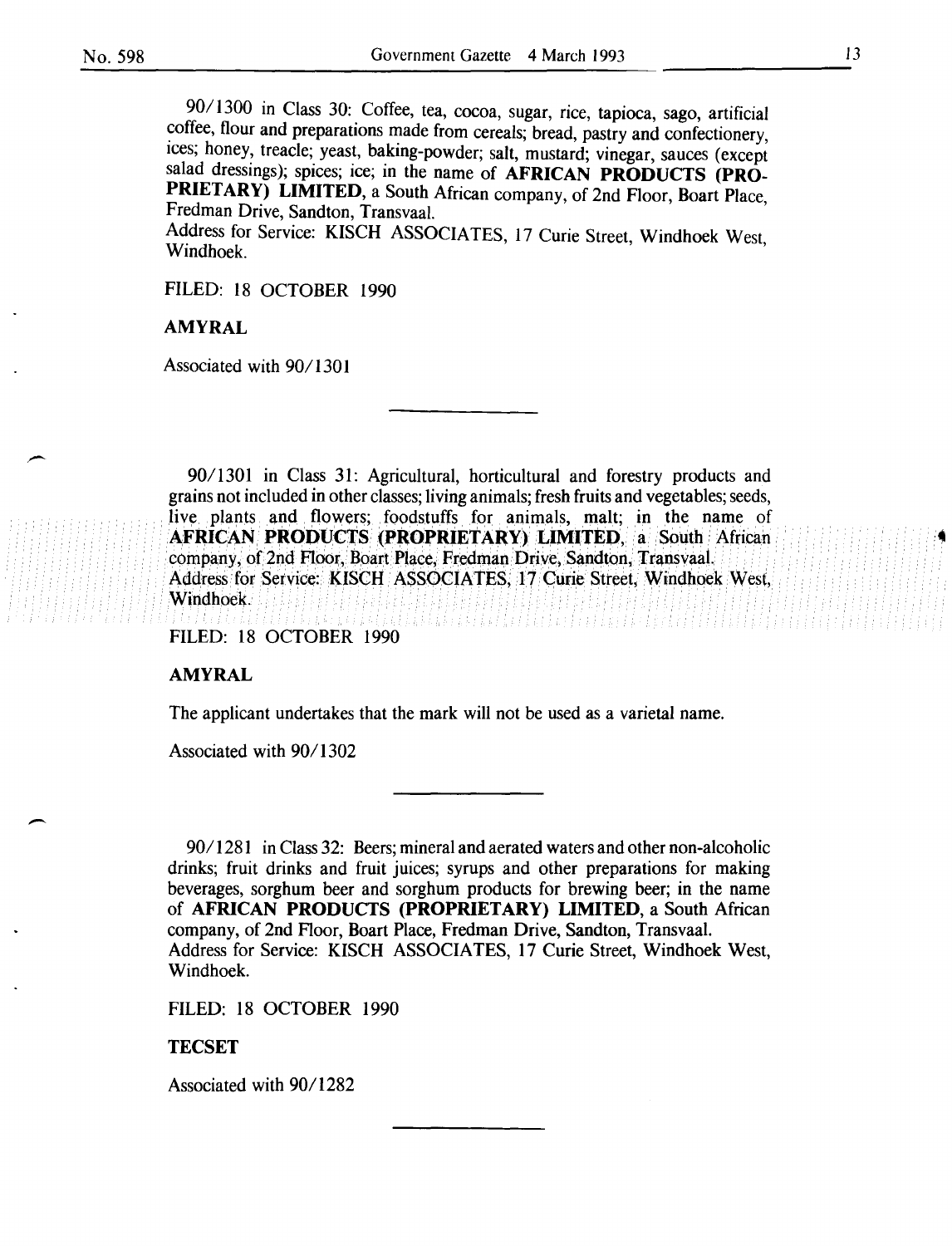No. 598

90/1302 in Class 32: Beers; mineral and aerated waters and other non-alcoholic drinks; fruit drinks and fruit juices; syrups and other preparations for making beverages, sorghum beer and sorghum products for brewing beer; in the name of AFRICAN PRODUCTS (PROPRIETARY) LIMITED, a South African company, of 2nd Floor, Boart Place, Fredman Drive, Sandton, Transvaal. Address for Service: KISCH ASSOCIATES, 17 Curie Street, Windhoek West, Windhoek.

FILED: 18 OCTOBER 1990

# AMYRAL

Associated with 90/1303

 $90/1282$  in Class 33: Wines, spirits and liqueurs; in the name of AFRICAN PRODUCTS (PROPRIETARY) LIMITED, a South African company, of 2nd Floor, Boart Place, Fredman Drive, Sandton, Transvaal. Address for Service: KISCH ASSOCIATES, 17 Curie Street, Windhoek West, Windhoek.

FILED: 18 OCTOBER 1990

**TECSET** 

Associated with 90/1276

90/1303 in Class 33: Wines, spirits and liqueurs; in the name of AFRICAN PRODUCTS (PROPRIETARY) LIMITED, a South African company, of 2nd Floor, Boart Place, Fredman Drive, Sandton, Transvaal. Address for Service: KISCH ASSOCIATES, 17 Curie Street, Windhoek West, Windhoek.

FILED: 18 OCTOBER 1990

#### AMYRAL

Associated with 90/1297

89/1551 in Class 35: Services relating to advertising and business, and related services; in the name of SOUTH AFRICAN TRANSPORT SERVICES (as empowered by Act no. 65 of 1981 (as amended)), of, Room 1403, Paul Kruger Building, Wolmarans Street, Johannesburg, Transvaal.

Address for Service: KISCH ASSOCIATES, 17 Curie Street, Windhoek West, Windhoek.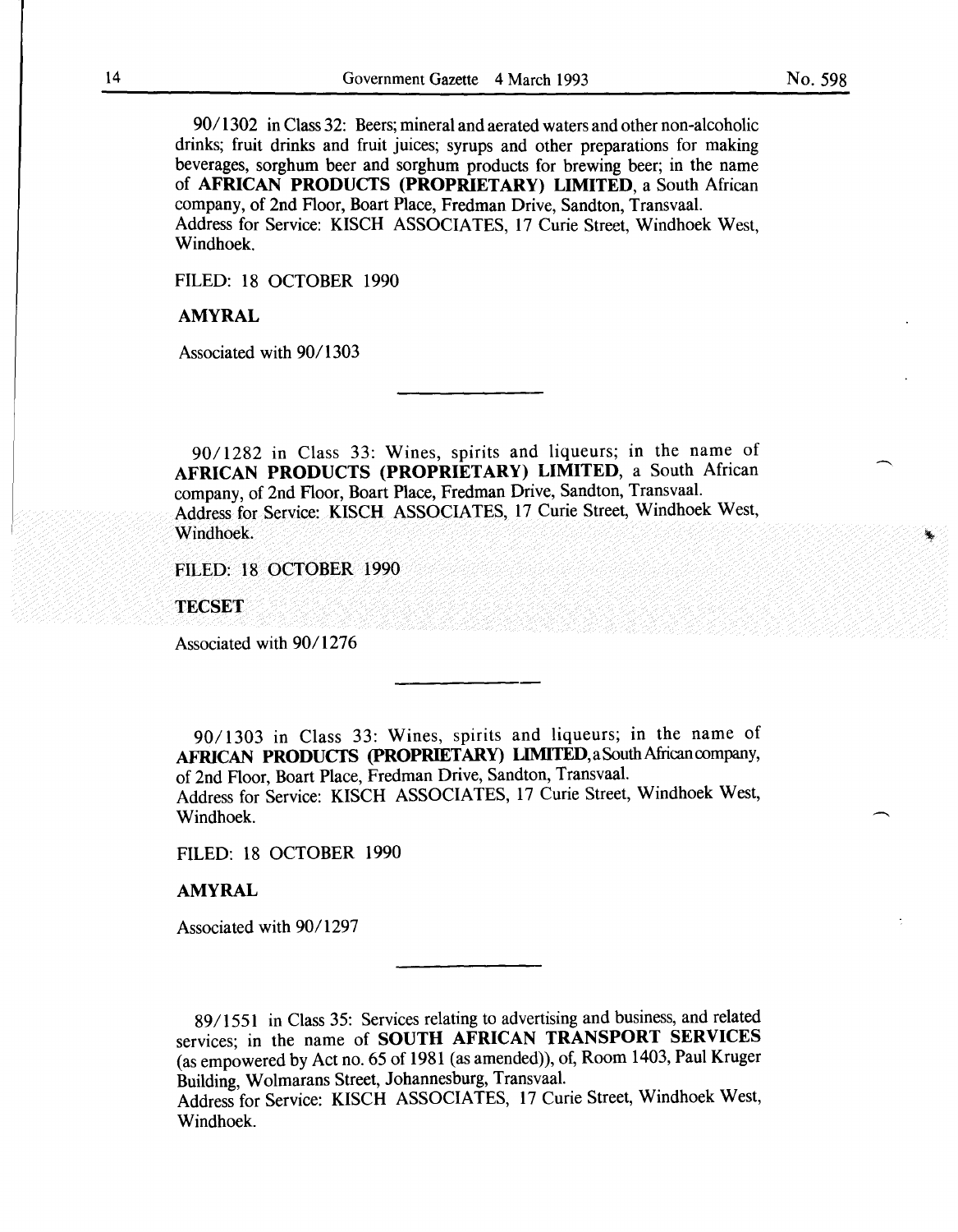-

# FILED: 12 OCTOBER 1989

# SOUTH AFRICAN AIRWA YS/SUID-AFRIKAANSE LUGDIENS

Registration of this trade mark shall give no right to the exclusive use of the words "SOUTH", "AFRICAN", "AIRWAYS", "SUID", "AFRIKAANSE", "LUG-DIENS", separately and apart from the mark.

This trade mark is shown in the two forms in which it is used in conducting business in two languages, the wording represented thereon having equivalent meanings. In use, both forms of the trade mark will be used either separately or together, but when used together they will not necessarily be in close approximation one to the other.

Associated with 89/1552

90/0140 in Class 36: Financial, insurance, banking, credit card and bookkeeping services; financial transaction, cheques and savings services; investment, leasing and hire purchase services; automated banking services; management services; all services connected with or ancillary to the aforegoing, included in this class; in the name of FIRST NATIONAL BANK OF SOUTHERN AFRICA LIMI-TED, 05/01225/06 a South African company, of National Bank Building, 84 Market Street, Johannesburg. Address for Service: KISCH ASSOCIATES, 17 Curie Street, Windhoek West,

Windhoek.

FILED: 12 FEBRUARY 1990

#### **BOB 2000**

Registration ofthis trade mark shall give no right to the exclusive use ofthe numerals "2" and "0" separately and apart from the mark.

Associated with 90/0138

90/1245 in Class 39: Transportation of persons and goods, storage of goods, services for travellers rendered by travel agencies or brokers, and related services; in the name of TRANSNET LIMITED, a South African Company, of Paul Kruger Building, Wolmarans Street, Johannesburg, Transvaal.

Address for Service: KISCH ASSOCIATES, 17 Curie Street, Windhoek West, Windhoek, Republic of South Africa.

FILED: 12 OCTOBER 1990

# TRANSTOURS/TRANSTOERE

Registration of this trade mark shall give no right to the exclusive use of the words "TOURS" and "TOERE" separately and apart from the mark.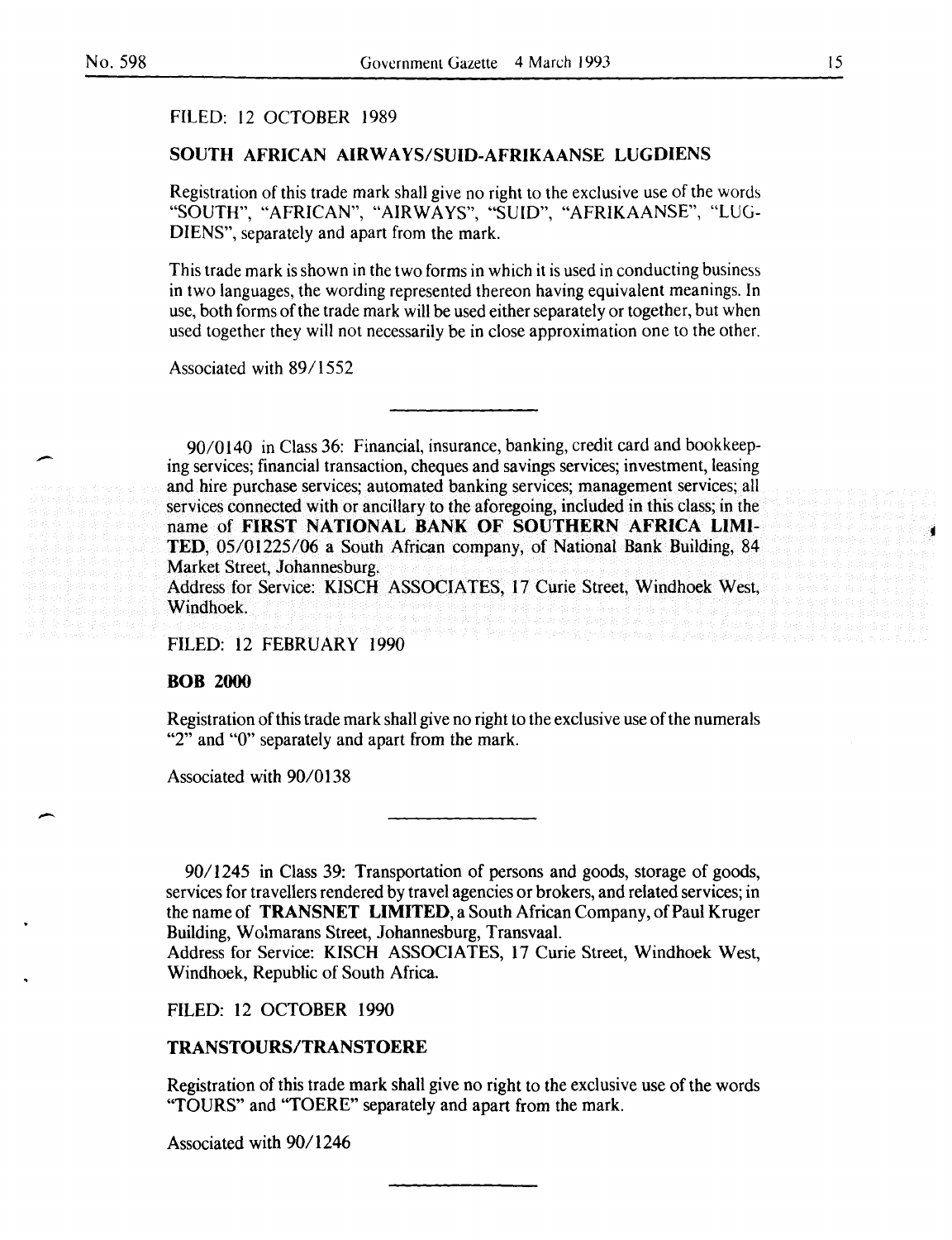89/1553 in Class 42: Wholesale, retail and mail order services, travel agency services, services rendered by establishments in procuring food or drink prepared for consumption; services of restaurants, self service restaurants, canteens and coffee shops; services rendered by engineers and accountants engaged in valuing, estimates, research and reports; consulting, designing and advising services; market research and customer and/ or producer counselling; and all related services; in the name of SOUTH AFRICAN TRANSPORT SERVICES: (as empowered by Act no. 65 of 1981 (as amended)), of, Room 1403, Paul Kruger Building, Wolmarans Street, Johannesburg, Transvaal.

Address for Service: KISCH ASSOCIATES, 17 Curie Street, Windhoek West, Windhoek.

### FILED: 12 OCTOBER 1989

# SOUTH AFRICAN AIRWAYS/SUID-AFRIKAANSE LUGDIENS

Registration of this trade mark shall give no right to the exclusive use of the words "SOUTH", "AFRICAN", "AIRWAYS", "SUID", "AFRIKAANS£" and "LUG-DIENS", separately and apart from the mark.

This trade mark is shown in the two forms in which it is used in conducting business in two languages, the wording represented thereon having equivalent meanings. In use, both forms of the trade mark will be used either separately or together, but when used together they will not necessarily be in close approximation one to the other.

Associated with 89/1550

90/1246 in Class 42: Services of travel agents and brokers, ensuring hotel accommodation for travellers, procuring lodgings, rooms and meals, by hotels, boarding houses, tourist camps, game reserves, resorts, services rendered by establishments essentially engaged in procuring food and drink prepared for consumption; canteens, restaurants, self-service restaurants, snack bars, and related services; in the name of **TRANSNET LIMITED**, a South African Company of Paul Kruger Building, Wolmarans Street, Johannesburg, Transvaal.

Address for Service: KISCH ASSOCIATES, 17 Curie Street, Windhoek West, Windhoek, Republic of Namibia.

#### FILED: 12 OCTOBER 1990

#### TRANSTOURS/TRANSTOERE

Registration of this trade mark shall give no right to the exclusive use of the words "TOURS" and "TOERE" separately and apart from the mark.

Associated with 90/1245

ÿ.